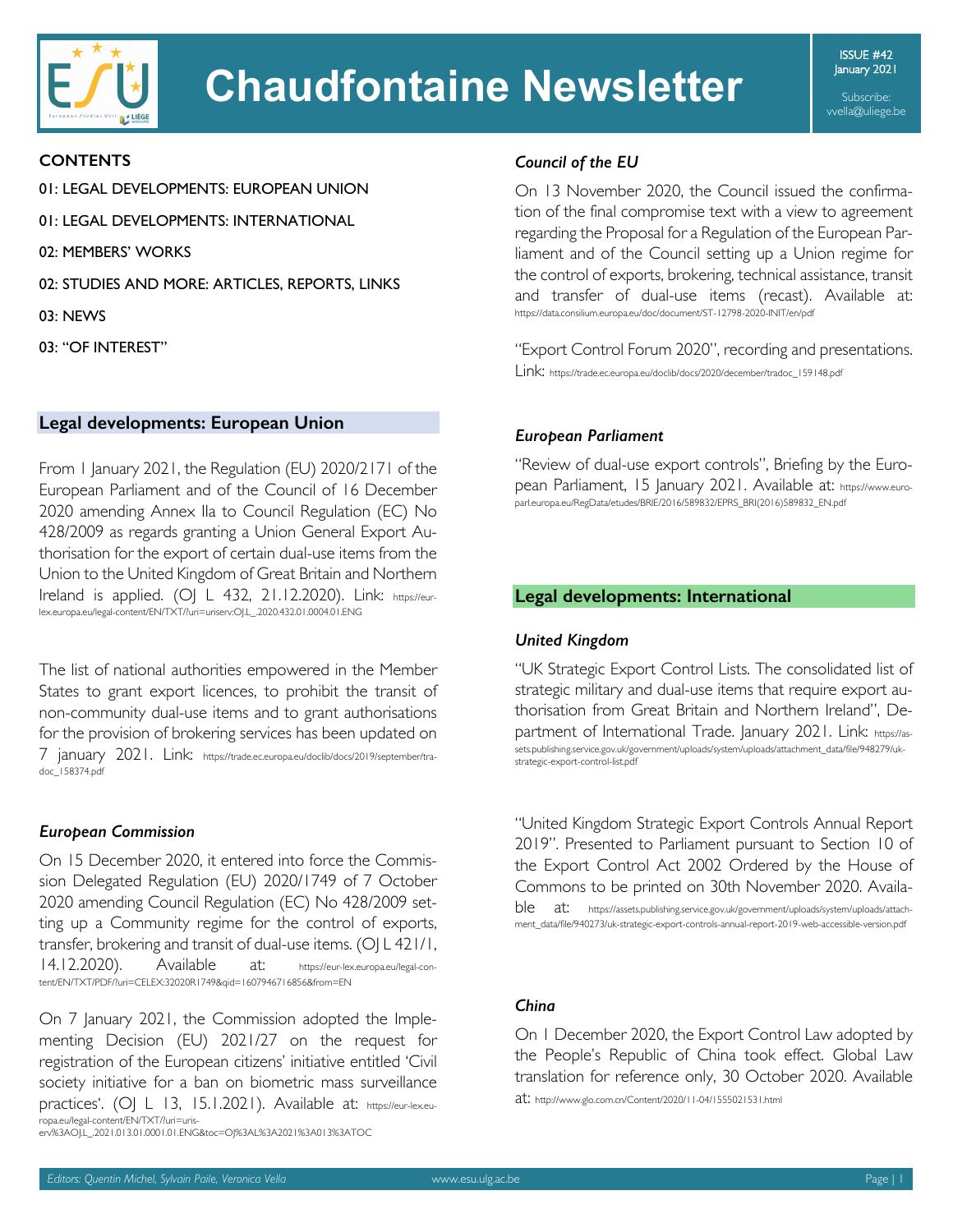

ISSUE #42 January 2021

Subscribe: vvella@uliege.be

MOFCOM Order No. 1 of 2021 on Rules on Counteracting Unjustified Extra-territorial Application of Foreign Legislation and Other Measures. Available at: http://english.mofcom.gov.cn/article/policyrelease/announcement/202101/20210103029708.shtml

# *United States*

Expansion of Certain End-Use and End-User Controls and Controls on Specific Activities of U.S. Persons. Link: https://www.bis.doc.gov/index.php/documents/regulations-docs/federal-register-notices/federal-register-2021/2708-86-fr-4862/file

Change to the License Review Policy for Unmanned Aerial Systems (UAS) to Reflect Revised United States UAS Ex-

port Policy. Link: https://www.bis.doc.gov/index.php/documents/regulations-docs/federalregister-notices/federal-register-2021/2705-86-fr-2252-change-to-license-review-policy-for-uas-rule-1-12-21/file

Amendment to Country Groups for Ukraine, Mexico and Cyprus Under the Export Administration Regulations. Link: https://www.bis.doc.gov/index.php/documents/regulations-docs/federal-register-notices/federal-regis-ter-2020/2687-85-fr-84211-1/file

Removal of Hong Kong as a Separate Destination under the Export Administration Regulations. Link: https://www.bis.doc.gov/index.php/documents/regulations-docs/federal-register-notices/federal-register-2020/2685-85-fr-83765/file

Amendments to National Security License Review Policy under the Export Administration Regulations. Link: https://www.bis.doc.gov/index.php/documents/regulations-docs/federal-register-notices/federal-register-2020/2655-85-fr-68448-national-security-license-policy-revision-0694-ai05-10-29-20/file

#### Sanctions against Iran

Between October 2020 and January 2021, US continued sanctions pressure on Iran issuing a series of individual sanctions for offences relating to: proliferation of conventional weapons, procurement of dual use goods, terrorism and financial support.

# *Wassenaar Arrangement*

List of Dual-Use Goods and Technologies and Munitions List, compiled by the Wassenaar Arrangement Secretariat December 2020. Available at: https://www.wassenaar.org/app/uploads/2020/12/Public-Docs-Vol-II-2020-List-of-DU-Goods-and-Technologies-and-Munitions-List-Dec-20-3.pdf

## *United Nations Security Council*

Review of the implementation of resolution 1540 (2004) for 2020. Letter dated 28 December 2020 from the Chair of the Security Council Committee established pursuant to resolution 1540 (2004) addressed to the President of the Security Council. Available at: https://documents-dds-ny.un.org/doc/UN-DOC/GEN/N20/388/13/PDF/N2038813.pdf?OpenElement

# **Members' works**

The "Dual-Use Unit", established by the University of Liège to support academic and research activities to comply with EU legislation on dual-use items trade, has updated its interactive verification process, available at both http://www.esu.ulg.ac.be/49/app.php and and https://www.recherche.uliege.be/cms/c\_11374378/fr/dual-use

Enzo Caponetti, "Analysis of the major changes of the final compromise text of the new EU Export Control Regulation (RECAST DU Regulation 428/2009)", European Studies Unit – Liege University, 23 November 2020. Available at: http://www.esu.ulg.ac.be/file/20201215075555\_Dual-Use-RECAST-final-agreement-18-Nov-2020.pdf

Veronica Vella, "Summary of Regulation (EU) 2020/2171 of the European Parliament and of the Council of 16 December 2020 amending Annex IIa to Council Regulation (EC) No 428/2009" European Studies Unit – Liege University, 21 December 2020. Available at: http://www.esu.ulg.ac.be/file/20210118091132\_Analysis-Reg-2020-2171-.pdf

Launch of *TIM Dual-Use Web Platform*: support to strategic trade control awareness raising and mapping of scientific collaborations, developed by the Joint Research Centre of the European Commission in collaboration with Liege University (European Studies Unit), 2021. Link: https://knowledge4policy.ec.europa.eu/text-mining/tim-dual-use\_en

Vincent Boulanin, Kolja Brockmann and Luke Richards, "Responsible artificial intelligence research and innovation for international peace and security", SIPRI, November 2020. Link: https://www.sipri.org/sites/default/files/2020-11/sipri\_report\_responsible\_artificial\_intelligence\_research\_and\_innovation\_for\_international\_peace\_and\_security\_2011.pdf